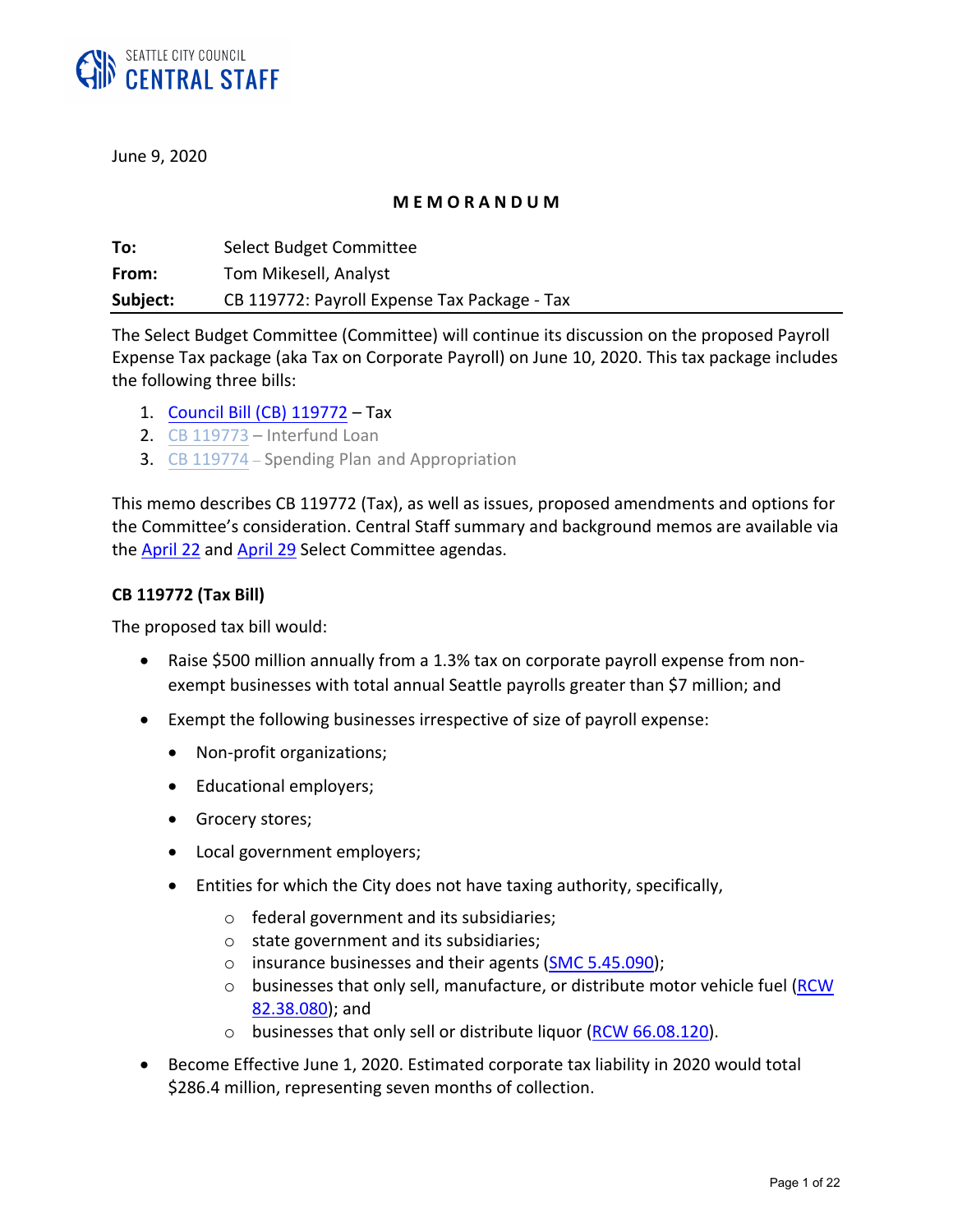# **CB 119772: Issue Identification**

Issues identified to date, as well as proposed amendments by Councilmember Sawant and associated options discussed herein are not exhaustive. Additional amendment options may be identified during the Committee's review.

# **1. Technical and Clarifying Corrections**

CB 119772, as introduced on April 6, 2020, includes a June 1, 2020 effective date. However, the Committee's deliberation on the proposed tax package has extended beyond that date. Consequently, Amendment 1 (Attachment A) would be needed to revise the effective date to July 1, 2020 if this tax package advances. It is estimated that this tax would raise \$245.5 million over a period of six months (July through December 31, 2020) as opposed to \$286.4 million over a period of seven months.

# Options:

- 1. No action.
- 2. Adopt Amendment 1.

# **2. Add, Remove or Modify Exemptions**

As noted earlier, the following businesses would be exempt from the tax:

- Businesses with total annual Seattle payroll below \$7 million;
- Non-profit organizations;
- Educational employers;
- Grocery stores;
- Local government employers; and
- Those entities for which the City does not have authority to tax, specifically:
	- o federal government and its subsidiaries;
	- o state government and its subsidiaries;
	- $\circ$  insurance businesses and their agents<sup>[1](#page-1-0)</sup>;
	- $\circ$  businesses that only sell, manufacture, or distribute motor vehicle fuel<sup>2</sup>; and,
	- $\circ$  businesses that only sell or distribute liquor<sup>[3](#page-1-2)</sup>.

This list can be expanded, reduced, or redefined. Amendment 2 (Attachment B) would add consumer directed employers and home care agencies that receive Medicare funding to the list of exemptions. State law defines these two new categories of employers, as follows:

<span id="page-1-0"></span><sup>1</sup> [SMC 5.45.090](https://library.municode.com/wa/seattle/codes/municipal_code?nodeId=TIT5REFITA_SUBTITLE_IITA_CH5.45BULITA_5.45.090EX)

<span id="page-1-1"></span><sup>2</sup> [RCW 82.38.080](https://app.leg.wa.gov/rcw/default.aspx?cite=82.38.080)

<span id="page-1-2"></span><sup>3</sup> [RCW 66.08.120](https://app.leg.wa.gov/rcw/default.aspx?cite=66.08.120)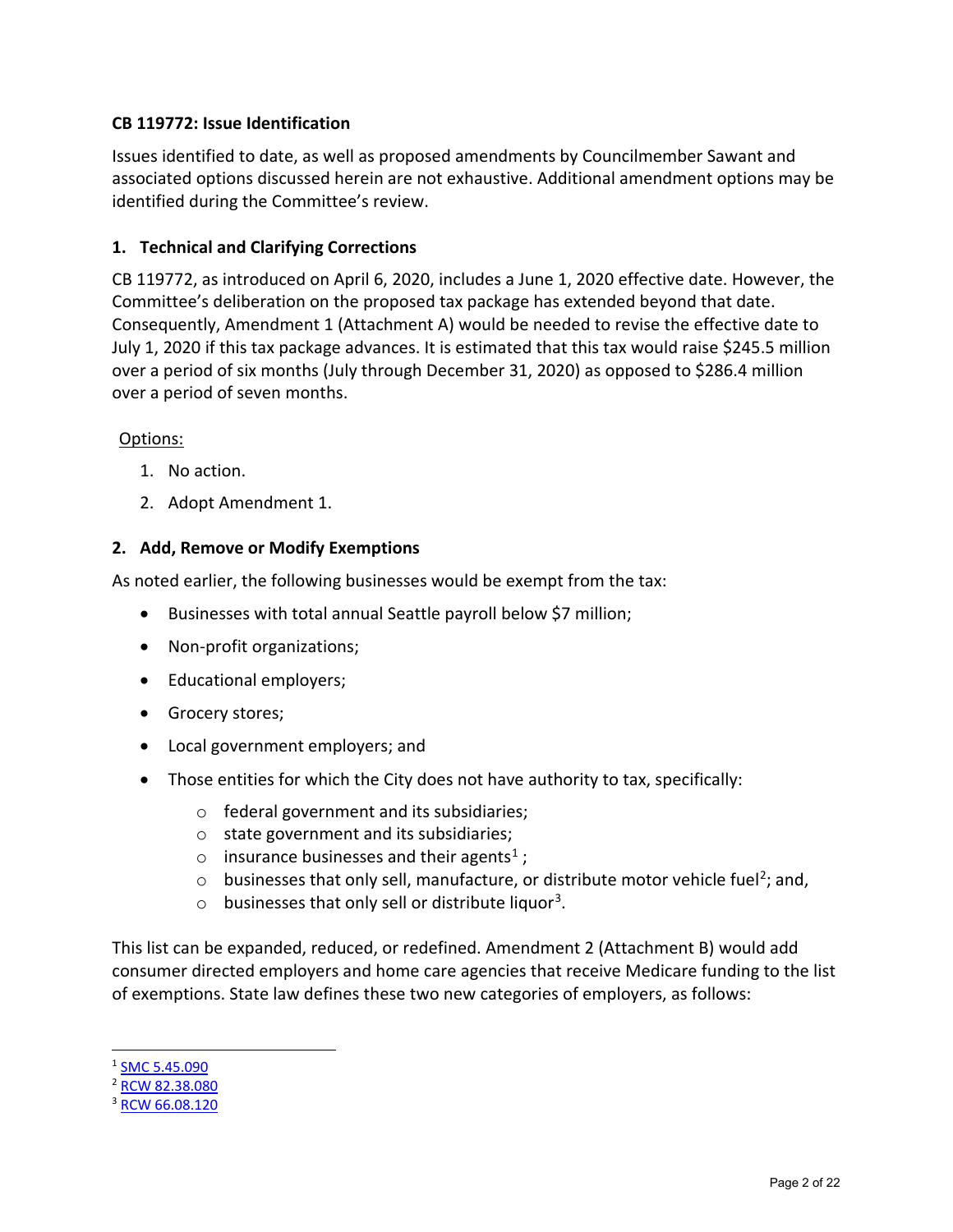- Consumer directed employer: "... a private entity that contracts with the (State Department of Social and Health Services) to be the legal employer of individual providers for purposes of performing administrative functions. [4](#page-2-0)
- Home care agency: "... a person administering or providing home care services directly or through a contract arrangement to individuals in places of temporary or permanent residence"[5](#page-2-1)

Amendment 3 (Attachment C) would revise the bill's grocery store exemption. As introduced, the bill defines a grocery business as receiving 75% or more of its revenue from the sale of taxexempt food. Amendment 3 would lower that threshold to a lower percentage. The percentage in the introduced amendment will be based on stakeholder feedback.

# Options:

- 1. No action.
- 2. Adopt Amendment 2 to exempt from the tax consumer directed employers and home care agencies that receive Medicare funding.
- 3. Adopt Amendment 3 to lower the percent of total revenue from sales of tax-exempt food that is required to be categorized as a grocery store.
- 4. Adopt both Amendment 2 and Amendment 3.

# **3. Revise Applicability to Alternate Business Structures**

As described above, the proposed bill exempts businesses with Seattle payrolls lower than \$7 million. The calculation of payrolls against that threshold would depend on the business structure. The April 17, 2020 [Central Staff memo](http://seattle.legistar.com/View.ashx?M=F&ID=8256127&GUID=89B84D40-E900-4527-87F7-FBA3B58B35E3) describes how the total payroll expense for the two alternate business structures would be calculated:

- Integrated enterprise: an organization that informally operates and advertises as a single business but is a collection of related and independently licensed businesses. Each independent business payroll would be measured against the exemption threshold, rather than the aggregate of these businesses; and,
- Franchise Business: an individual business that is granted "the right or license …to market a company's goods or services in a particular territory"<sup>[6](#page-2-2)</sup>. These business hold licenses independent from the larger regional, national or international company and would be treated as discrete businesses for the purpose of calculating the tax.

One option described in Amendment 4 (Attachment D) would modify the treatment of integrated enterprises such that the Seattle payroll for discrete businesses organized as integrated enterprises would be aggregated for purposes of calculating tax liability.

<span id="page-2-0"></span><sup>4</sup> [RCW 74.39A.009\(7\)](https://app.leg.wa.gov/RCW/default.aspx?cite=74.39A.009)

<span id="page-2-1"></span><sup>5</sup> [RCW 70.127.010\(7\)](https://app.leg.wa.gov/RCW/default.aspx?cite=70.127.010)

<span id="page-2-2"></span><sup>6</sup> <https://www.merriam-webster.com/dictionary/franchise>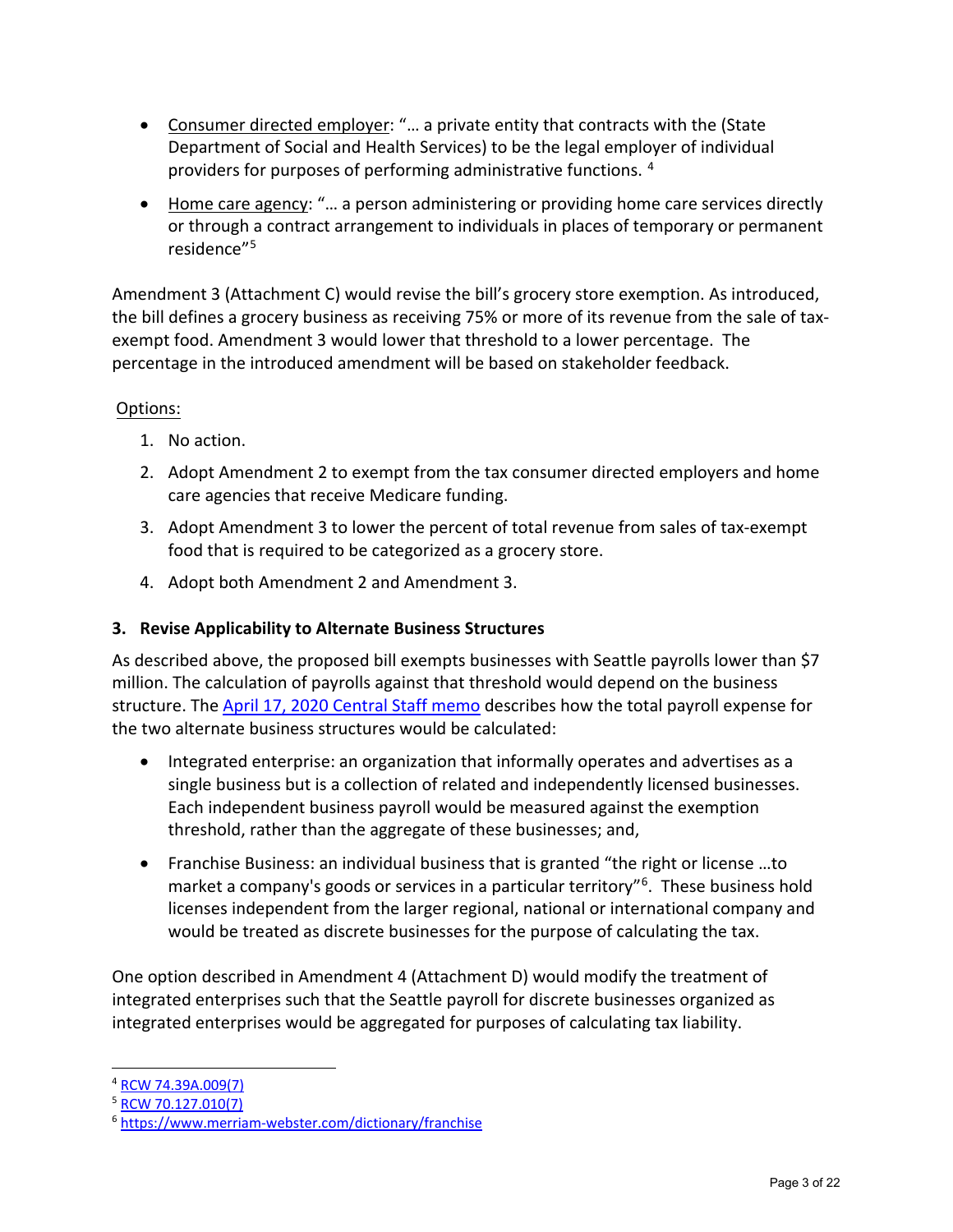# Options:

- 1. No action.
- 2. Adopt Amendment 4 to define an integrated enterprise as a single business for calculating tax liability.

# **Attachments:**

- A. Proposed Amendment 1
- B. Proposed Amendment 2
- C. Proposed Amendment 3
- D. Proposed Amendment 4
- cc: Kirstan Arestad, Executive Director Dan Eder, Deputy Director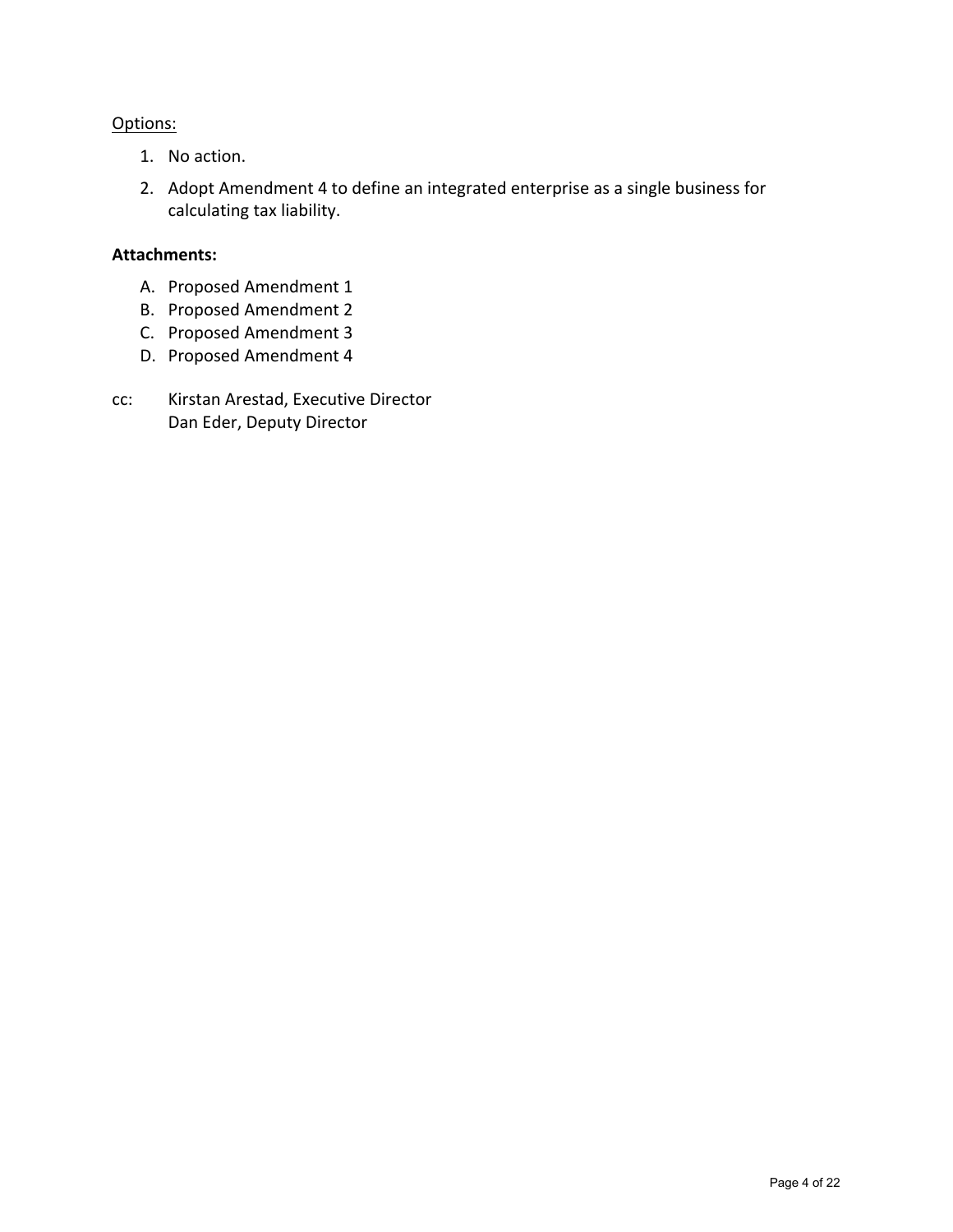Amendment 1 to CB 119772

V1

## **Amendment 1 to CB 119772:**

Sponsor: Technical amendment

Meeting: Select Budget Committee

Date: June 10, 2020

Description:

This would amend CB 119772 to change the effective date from June 1, 2020 to July 1, 2020.

Notes:

Double underlines indicate new language to be added.

Double strikethroughs indicate language proposed to be removed.

## **Amendments**

1. Amend Section 14 to Council Bill 119772, as follows:

Section 14. Effective date of tax. Sections 1 through 13 of this ordinance shall take effect on

**June-July 1, 2020.**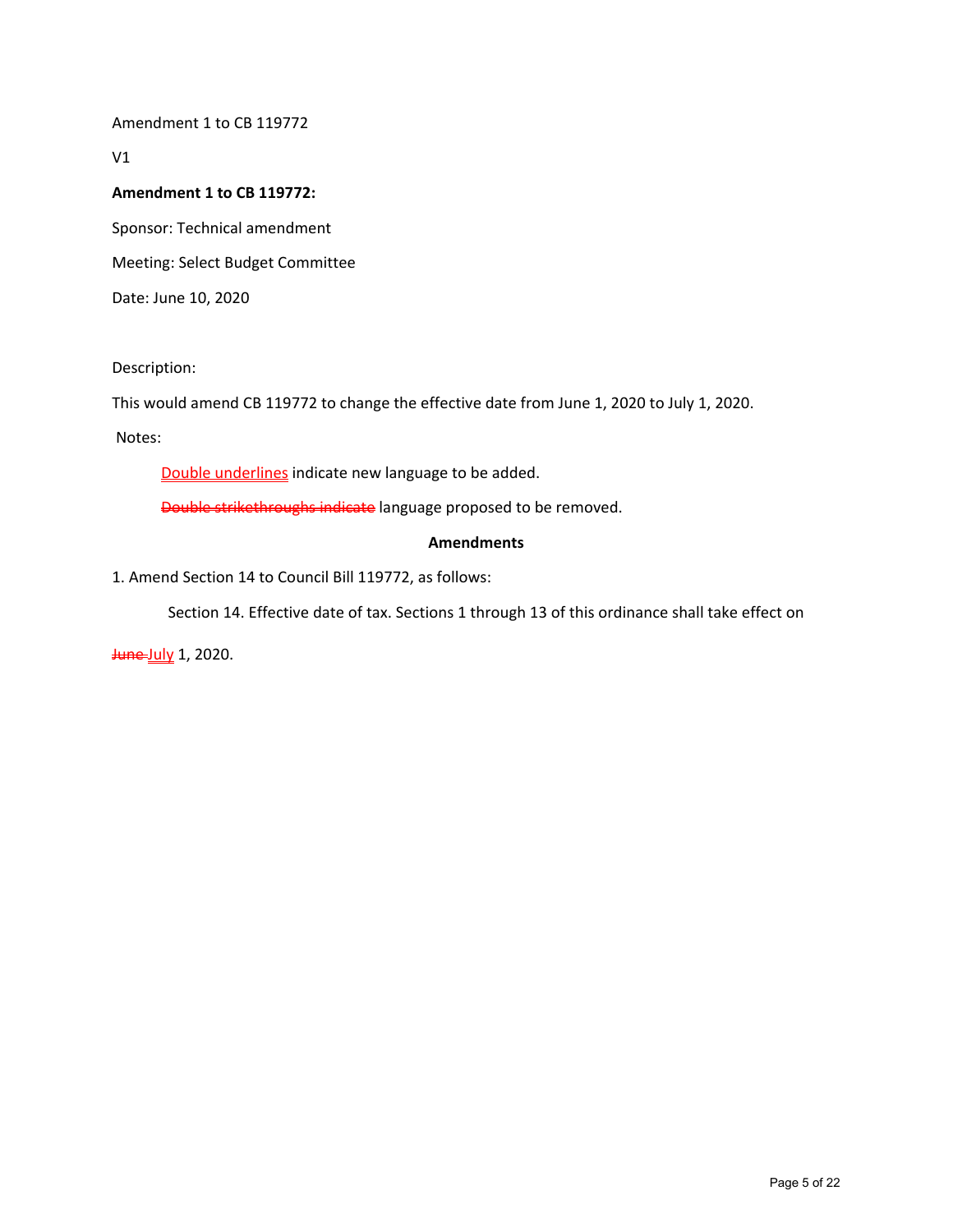Amendment 2 to CB 119772 – Corporate Payroll Expense Tax

V1

## **Amendment 2 to CB 119772:**

Sponsor: Councilmember Sawant Meeting: Select Budget Committee

Date: June 10, 2020

## Description:

This would amend CB 119772 to exempt home care agencies from the corporate payroll expense tax imposed by the bill.

Notes:

Double underlines indicate new language to be added.

Double strikethroughs indicate language proposed to be removed.

## **Amendments**

1. Amend Section 5.38.050 as shown:

## **5.38.050 Exemptions from the tax on corporate payroll**

A. The following are exempt from the tax on corporate payroll:

1. Any business having payroll expense, as defined under subsection 5.38.020, of

\$7,000,000 or less in the most recent complete calendar year.

2. Any business engaged in business in Seattle as a grocery business.

3. Any business having a formally recognized exemption from income tax pursuant to

Sections 501(c), 501(d), or 401(a) of the Internal Revenue Code of 1986, as amended, as qualified by

Sections 502, 503, and 504 of the Internal Revenue Code of 1986, as amended.

4. Any individual who is an independent contractor for purposes of the business license

tax under Section 5.45.090.S and whose compensation is included in the payroll expense of another

business subject to the tax imposed by Section 5.38.030.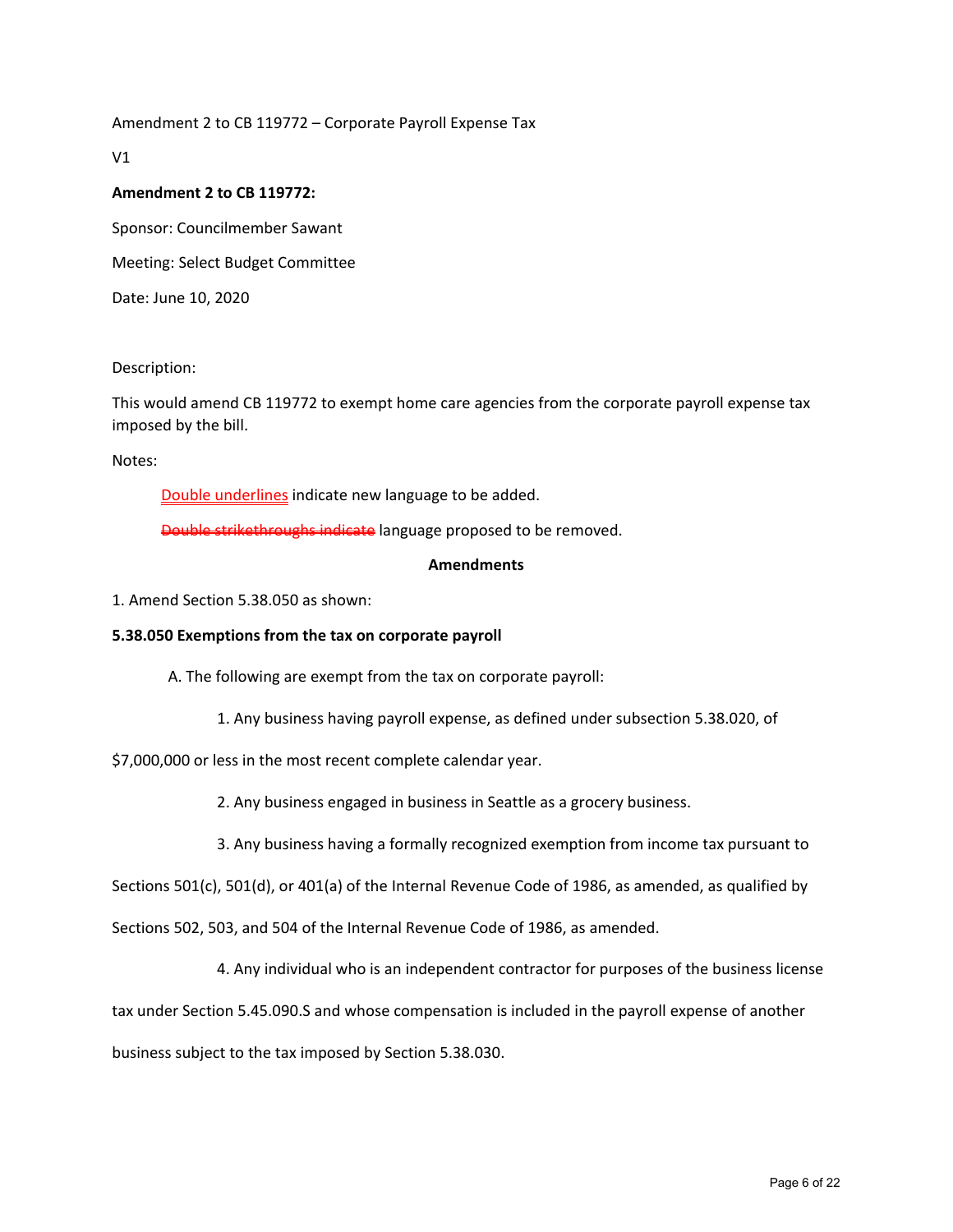5. Any business engaged in business as a consumer directed employer as defined in RCW 74.39A.009.

6. Any business engaged in business as a home care agency as defined in RCW

70.127.010, licensed under RCW 70.127 and receiving funding under provisions of RCW 74.39A.310

57. Businesses that are preempted from taxation by cities pursuant to federal or state statutes or regulations, including, but not limited to, the following:

a. Insurance businesses and their agents as defined by RCW 48.01.050 and 48.17.010, respectively, and whose total revenue is exempt from the business license tax per Chapter 5.45.

b. Businesses that only sell, manufacture, or distribute motor vehicle fuel as defined in RCW 82.38.020 and exempted under RCW 82.38.080.

c. Businesses that only distribute or sell liquor as defined in RCW 66.04.010 and exempted in RCW 66.08.120.

d. Federal and state government agencies and any local governmental entity.

B. Beginning on January 1, 2022, and on January 1 of every year thereafter, the Director shall adjust the amount of the exemption in subsection 5.38.050.A.1 as follows:

1. The amount shall increase commensurate with the rate of growth of the prior year's June-to-June consumer price index (CPI-U) for the Seattle-Tacoma-Bellevue area as published by the United States Department of Labor;

2. If the annual change in the CPI-U is negative, no adjustment to the amount must be made; and

3. The amount calculated shall be rounded to the nearest whole dollar.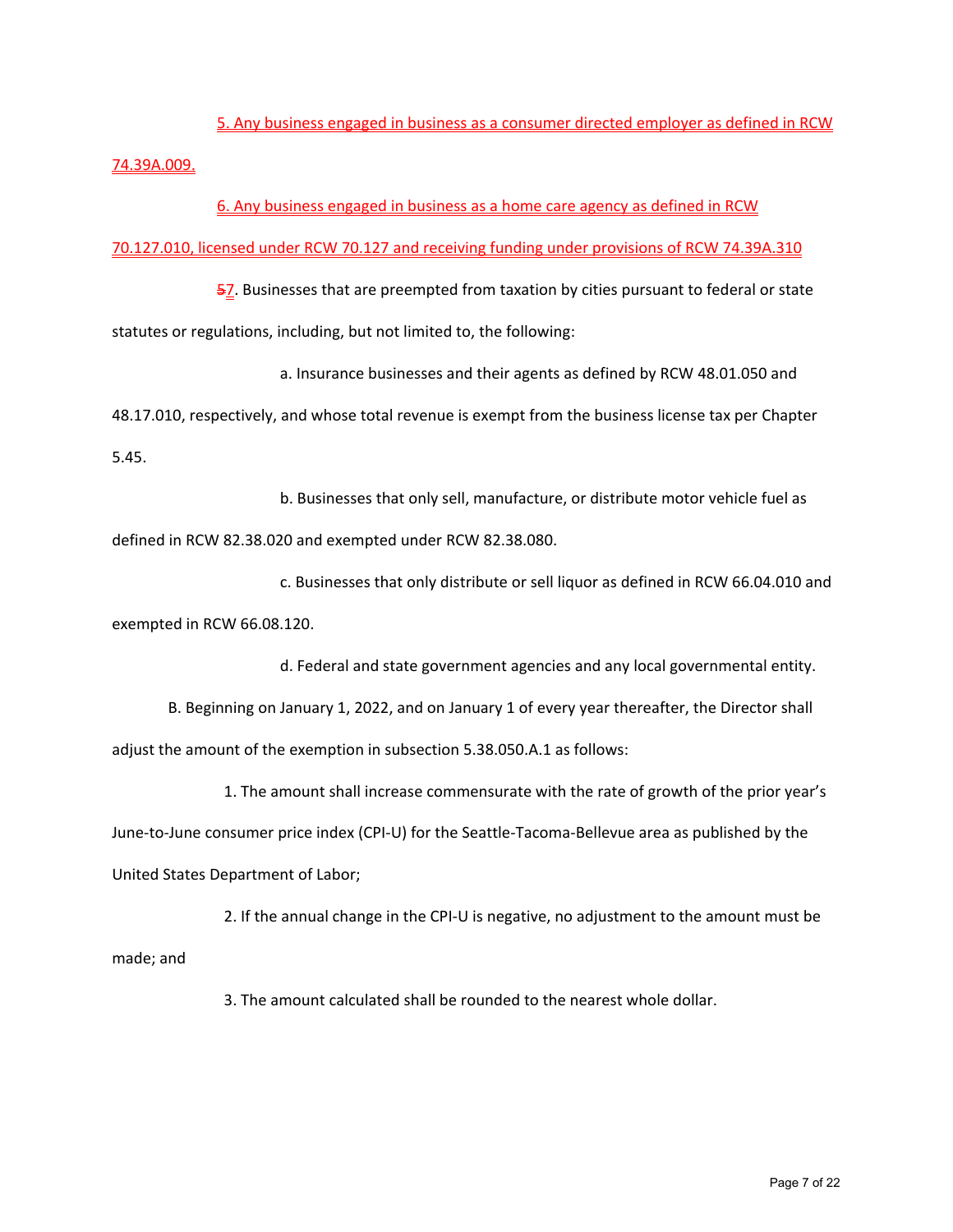Amendment 3 to CB 119772

V1

# **Amendment 3 to CB 119772:**

Sponsor: Councilmember Sawant

Meeting: Select Budget Committee

Date: June 10, 2020

Description:

This would amend CB 119772 to define a grocery business as a business that receives  $\Box$  percent of its total revenue from sale of tax-exempt food. The definition in the bill as introduced includes 75% as the threshold percentage.

Notes:

Double underlines indicate new language to be added.

Double strikethroughs indicate language proposed to be removed.

## **Amendments**

1. Amend Section 2 of Council Bill 119772, as follows:

Section 2. A new Chapter 5.38 is added to the Seattle Municipal Code as follows:

## **Chapter 5.38 TAX ON CORPORATE PAYROLL**

## **5.38.010 Administrative provisions**

All of the provisions contained in Chapter 5.55 shall have full force and application with respect to taxes

imposed under the provisions of this Chapter 5.38 except as may be expressly stated to the contrary

herein.

## **5.38.020 Definitions**

The definitions contained in Chapter 5.30 shall be fully applicable to this Chapter 5.38 except as may be

expressly stated to the contrary herein. The following additional definitions shall apply throughout this

Chapter 5.38: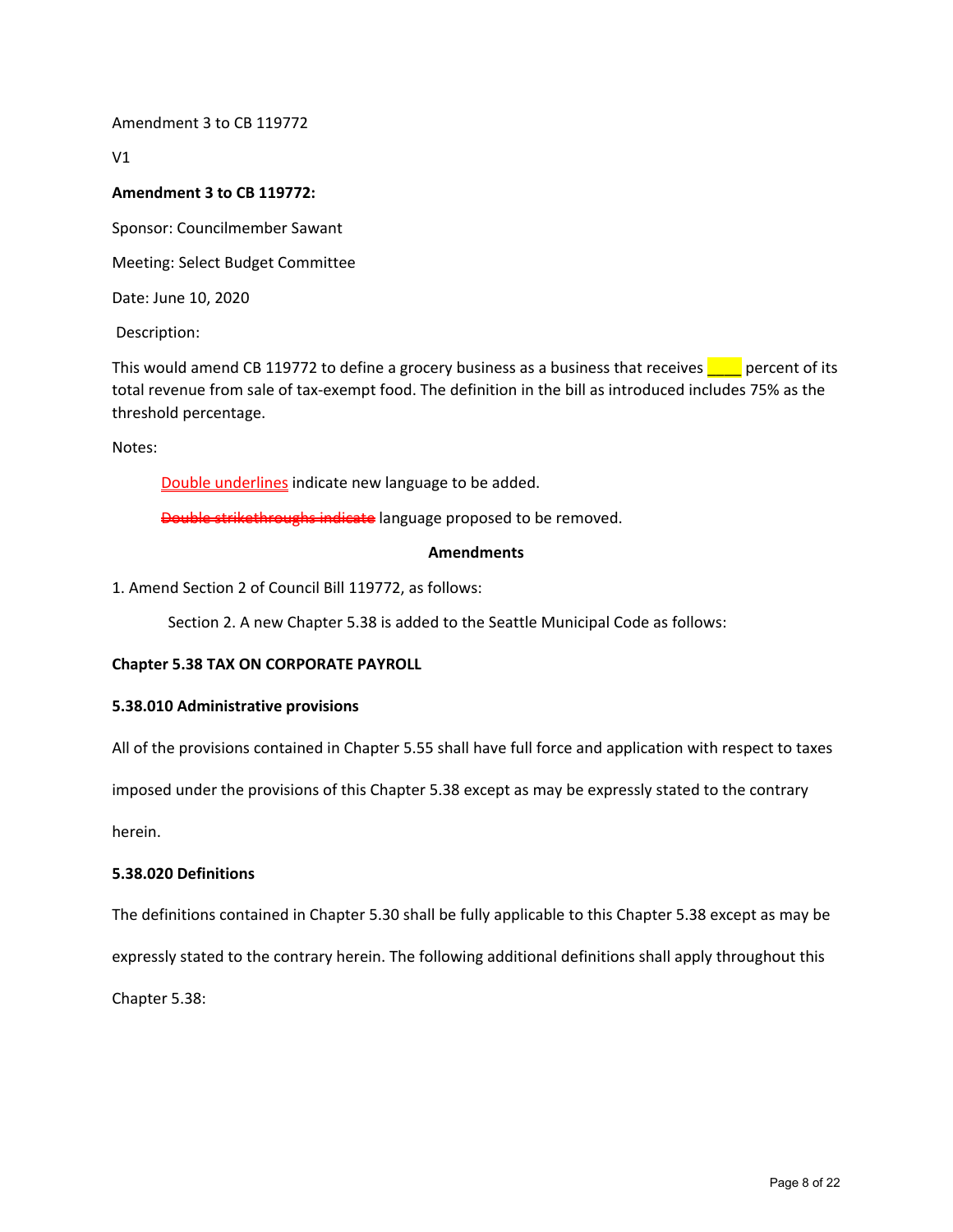"Business" has the same meaning as that term is defined in SMC 5.30.020. Depending on the context, "business" may also mean a person engaging in business in Seattle.

"Compensation" means remuneration as that term is defined in RCW 50A.05.010, net distributions, or incentive payments, including guaranteed payments, whether based on profit or otherwise, earned for services rendered or work performed, whether paid directly or through an agent, and whether in cash or in property or the right to receive property. "Compensation" does not include payments to an owner of a pass-through entity that are not earned for services rendered or work performed, such as return of capital, investment income, or other income from passive activities.

"Employee" means any individual who performs work, labor, or personal services of any nature for compensation paid by a business. For purposes of this Chapter 5.38, the term "employee":

1. Includes individuals who are members of limited liability companies, members of professional limited liability companies, partners, other owners of pass-through entities, and sole proprietors; and

2. Includes individuals who would be considered to be independent contractors for purposes of the business license tax under subsection 5.45.090.S.

"Grocery business" means:

1. A business whose primary business is making retail sales of food and food ingredients to consumers that are exempt from the retail sales tax under RCW 82.08.0293; and

2. A business whose primary business is making wholesale sales of food and food ingredients that will be exempt from the retail sales tax under RCW 82.08.0293 when resold by the purchaser.

For subsections (1) and (2) of this definition, "primary business" means that percent of the gross income of the business for purposes of calculating the business license tax under Chapter 5.45 is attributable to that business activity.

"Local government entity" has the same meaning as that term is defined in RCW 4.96.010.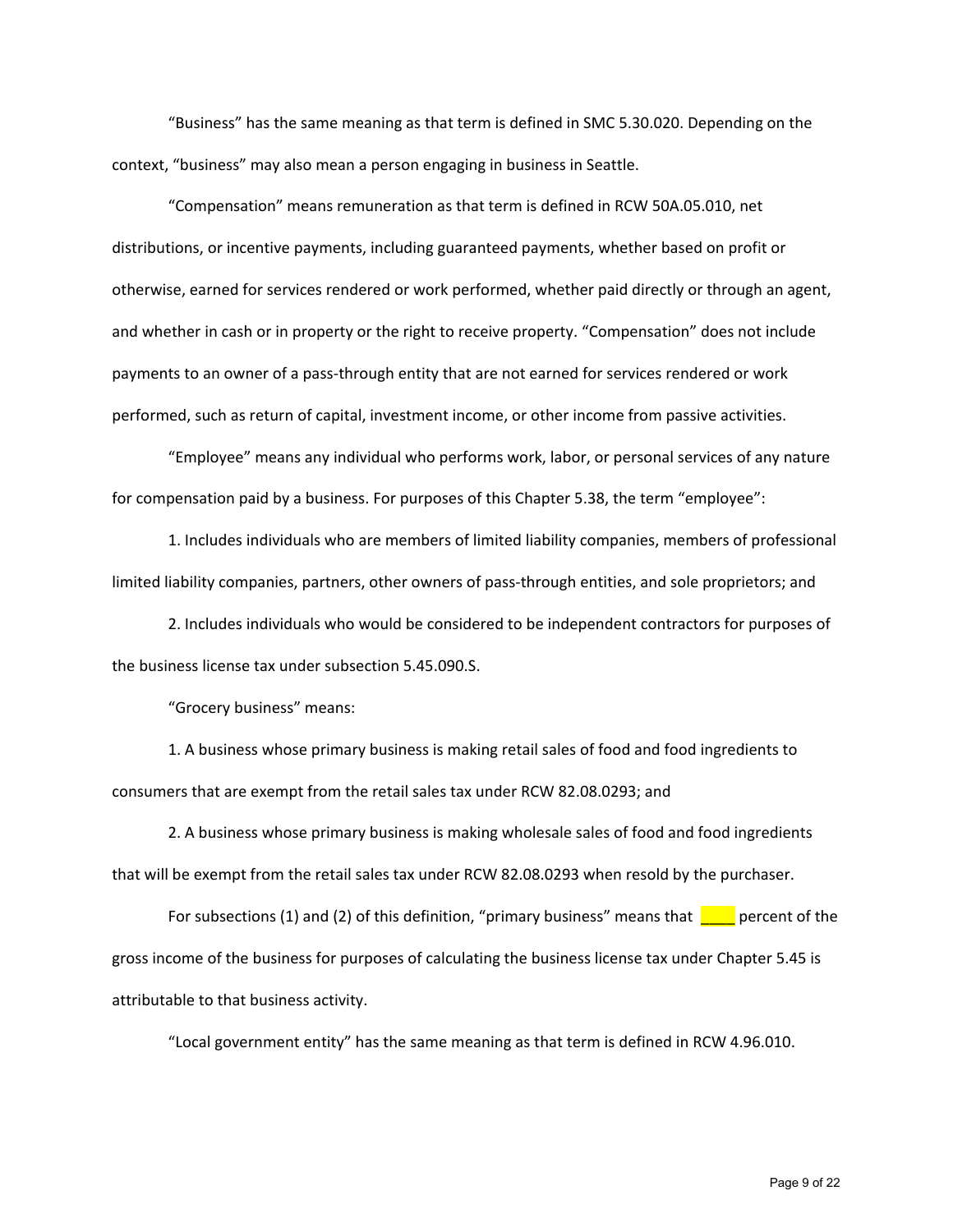"Net distribution" means the draws from net income by any owner of a pass-through entity. Taxable distributions are limited by the amount of draws or net income for that owner, whichever is less. If the owner's draw exceeds that individual's net profit, the excess draw is a return of capital. A return of capital is not taxable because it is a liquidation of an owner's assets.

"Pass-through entity" includes a trust, partnership, corporation described in Subchapter S of the Internal Revenue Code of 1986, as amended, limited liability company, limited liability partnership, professional corporation, and any other person or entity which is not subject to the income tax imposed by Subtitle A, Chapter 1 of the Internal Revenue Code of 1986, as amended, or which is allowed a deduction in computing such tax for distributions to the owners or beneficiaries of such person or entity.

"Payroll expense" means the compensation paid in Seattle to employees. Compensation is paid in Seattle to an employee if:

1. The employee is primarily assigned within Seattle;

2. The employee is not primarily assigned to any place of business for the tax period and the employee performs 50 percent or more of the employee's service for the tax period in Seattle; or

3. The employee is not primarily assigned to any place of business for the tax period, the employee does not perform 50 percent or more of the employee's service in any one city, and the employee resides in Seattle.

"Primarily assigned" means the business location of the taxpayer where the employee performs the employee's duties.

"Remuneration" has the same meaning as that term is defined in RCW 50A.05.010.

"Tax on corporate payroll" means the payroll expense tax imposed by this Chapter 5.38.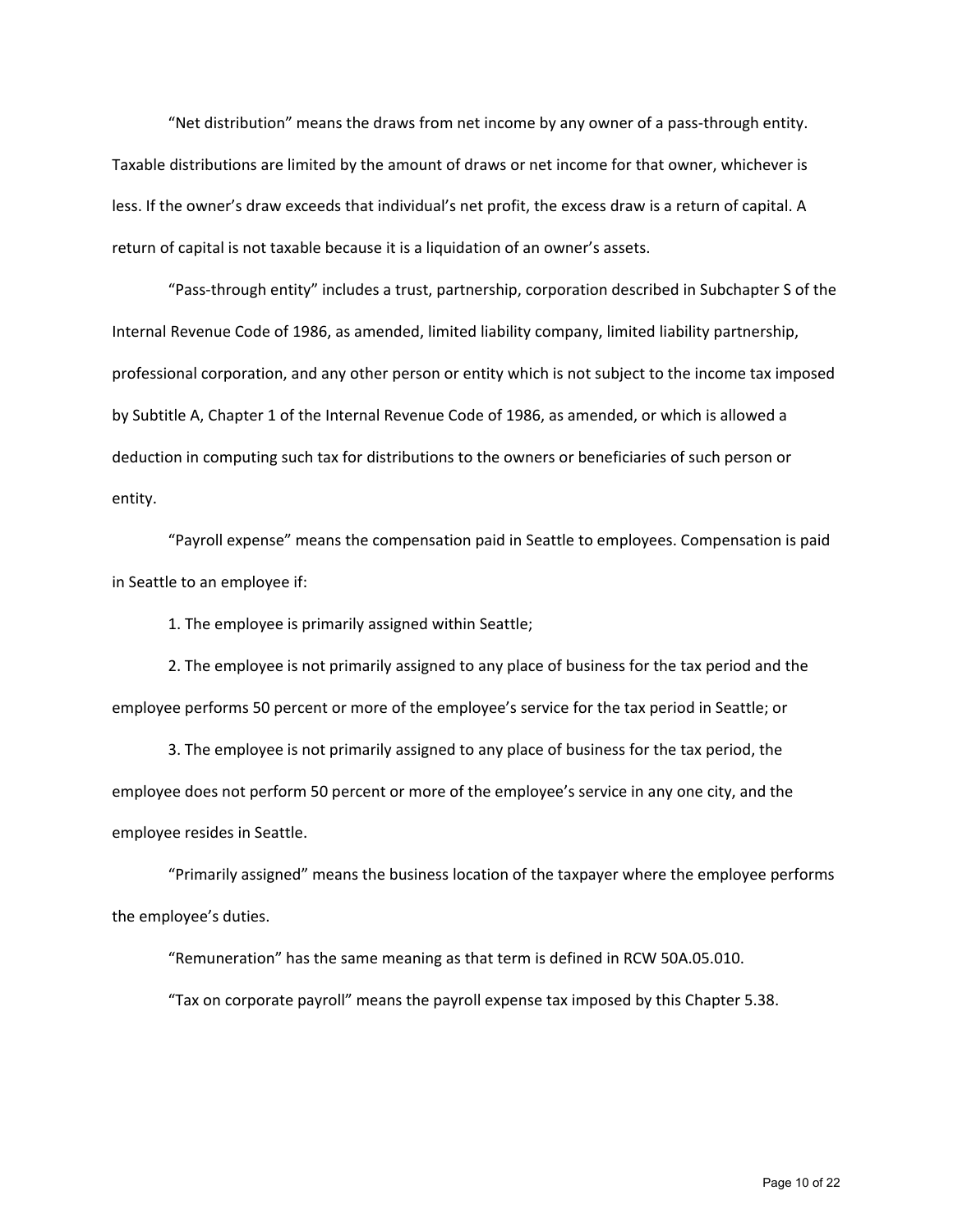"Taxpayer" means any person who engages in any business in Seattle or who performs any act for which a tax is imposed under this Chapter 5.38.

#### **5.38.030 Tax imposed—Rate**

A. A tax on corporate payroll is hereby levied upon and shall be collected from every person engaging in business within Seattle.

B. The amount of the tax on corporate payroll due shall be the payroll expense of the business for the tax period, subject to any deductions authorized under this Chapter 5.38, and multiplied by a rate of 1.30 percent.

C. The tax imposed by this Chapter 5.38 is levied on businesses. A business may not make any deductions from employees' compensation to pay for this tax.

### **5.38.040 Allocation and apportionment**

A. The Director may adopt procedures to allow taxpayers who have payroll expenses consisting of work done and services provided within and outside Seattle to use a representative test period or conduct a survey based on factual data to arrive at a formula with which to calculate the percentage of payroll expense attributable to Seattle. Any formula so established will be subject to review and correction by the Director.

B. If the payroll expense as defined in Section 5.38.020 does not fairly represent the extent of the compensation paid by the taxpayer to its employees that is attributable to work performed or services rendered in Seattle, the taxpayer may petition the Director for, or the Director may require, the employment of another method to effectuate an equitable allocation and apportionment.

C. Nothing in this Chapter 5.38 shall be construed as requiring the payment of any tax for engaging in business when such payment would be in violation of the Constitution or a statute of the United States or of the Constitution or a statute of the State of Washington. Notwithstanding anything to the contrary herein, if imposition of the City's tax would place an undue burden upon interstate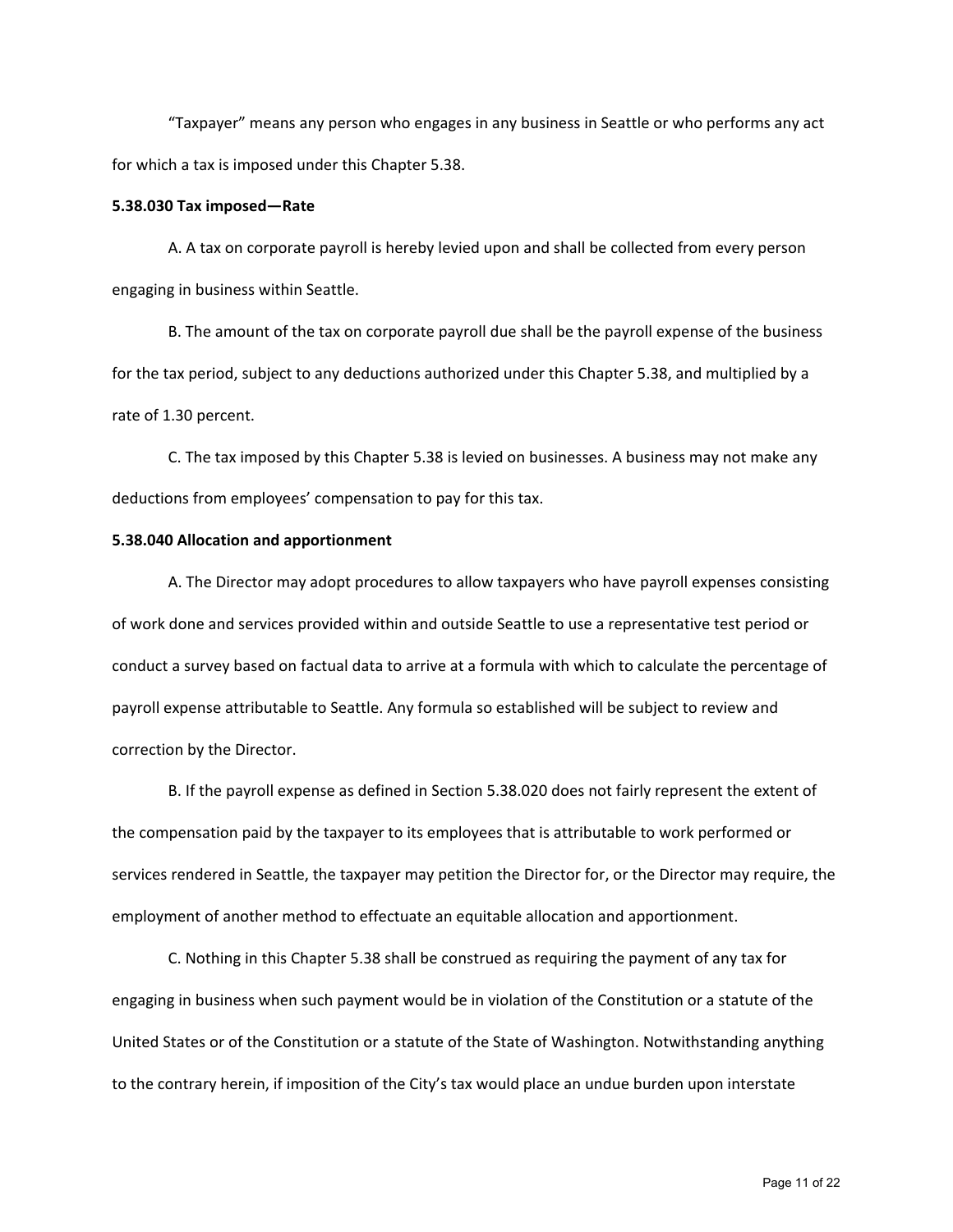commerce or violate other constitutional requirements, a taxpayer shall be allowed a credit to the extent necessary to preserve the validity of the City's tax, and still apply the City's tax to as much of the taxpayer's activities as may be subject to the City's taxing authority.

D. Businesses engaging temporary or contracted employees shall report and pay the tax on the payroll expense of such temporary or contracted employees, whether or not they are from an employment agency.

#### **5.38.050 Exemptions from the tax on corporate payroll**

A. The following are exempt from the tax on corporate payroll:

1. Any business having payroll expense, as defined under subsection 5.38.020, of \$7,000,000 or less in the most recent complete calendar year.

2. Any business engaged in business in Seattle as a grocery business.

3. Any business having a formally recognized exemption from income tax pursuant to Sections 501(c), 501(d), or 401(a) of the Internal Revenue Code of 1986, as amended, as qualified by Sections 502, 503, and 504 of the Internal Revenue Code of 1986, as amended.

4. Any individual who is an independent contractor for purposes of the business license tax under Section 5.45.090.S and whose compensation is included in the payroll expense of another business subject to the tax imposed by Section 5.38.030.

5. Businesses that are preempted from taxation by cities pursuant to federal or state statutes or regulations, including, but not limited to, the following:

a. Insurance businesses and their agents as defined by RCW 48.01.050 and 48.17.010, respectively, and whose total revenue is exempt from the business license tax per Chapter 5.45.

b. Businesses that only sell, manufacture, or distribute motor vehicle fuel as defined in RCW 82.38.020 and exempted under RCW 82.38.080.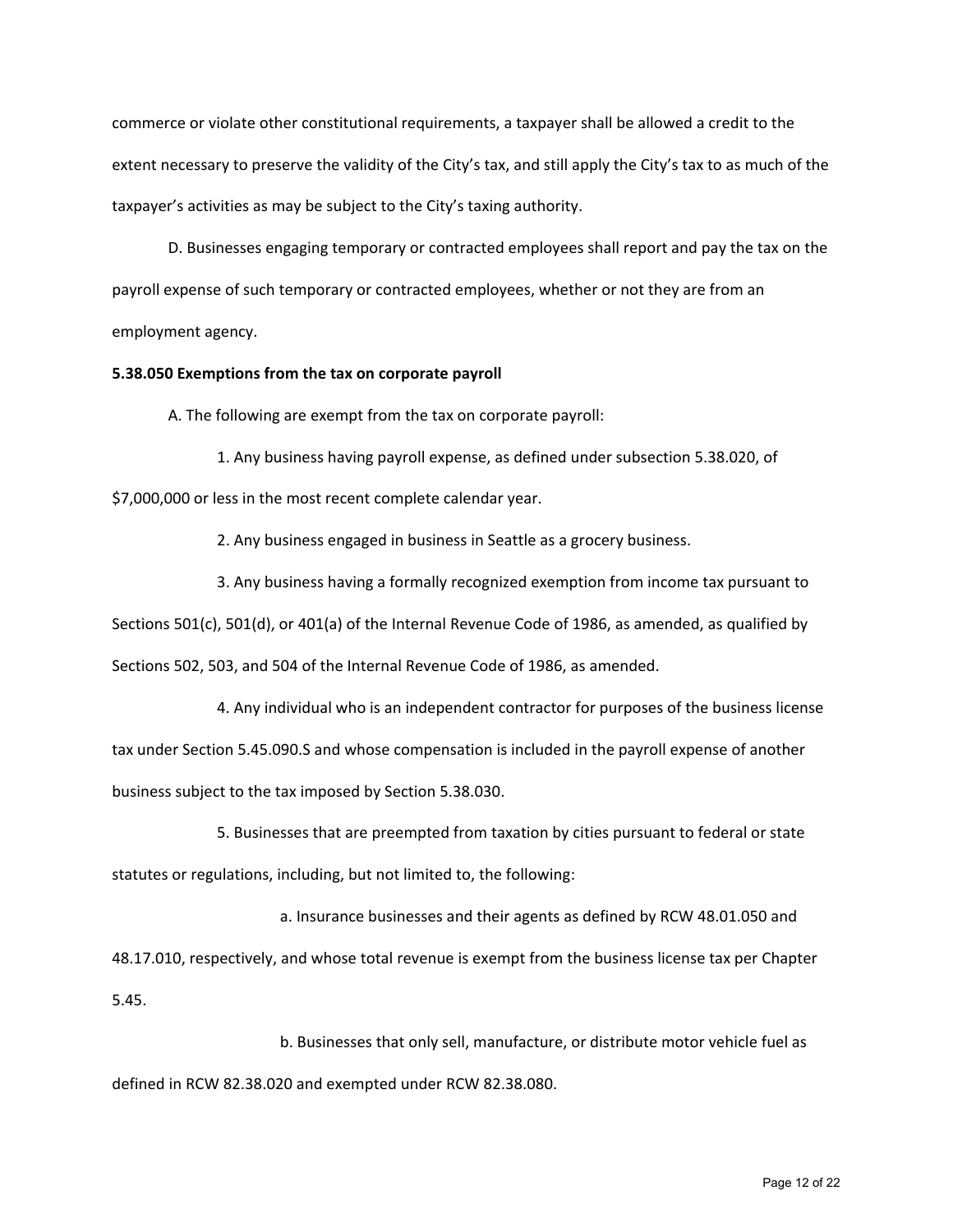c. Businesses that only distribute or sell liquor as defined in RCW 66.04.010 and exempted in RCW 66.08.120.

B. Beginning on January 1, 2022, and on January 1 of every year thereafter, the Director shall adjust the amount of the exemption in subsection 5.38.050.A.1 as follows:

1. The amount shall increase commensurate with the rate of growth of the prior year's June-to-June consumer price index (CPI-U) for the Seattle-Tacoma-Bellevue area as published by the United States Department of Labor;

2. If the annual change in the CPI-U is negative, no adjustment to the amount must be made; and

3. The amount calculated shall be rounded to the nearest whole dollar.

### **5.38.060 Tax on corporate payroll—When due**

The tax on corporate payroll imposed by this Chapter 5.38 shall be due and payable in accordance with Section 5.55.040. The tax on corporate payroll shall be due and payable on an annual basis for 2020 and the measure of the tax shall be prorated based on the effective date of the tax. For years subsequent to 2020, the tax on corporate payroll shall be due quarterly. Notwithstanding Section 5.55.040, the tax due for 2020 and 2021 shall be payable on the same date that the tax payment for the fourth quarter of 2021 is due. The Director may use discretion to assign businesses to an annual reporting period. Forms for such filings shall be prescribed by the Director. Persons discontinuing their business activities in Seattle shall report and pay the tax on corporate payroll at the same time as they file their final business license tax return under Chapter 5.45.

## **5.38.070 Tax in addition to other license fees or taxes**

The tax imposed herein shall be in addition to any license fee or tax imposed or levied under any other law, statute, or ordinance whether imposed or levied by the City, the State, or other governmental entity or political subdivision.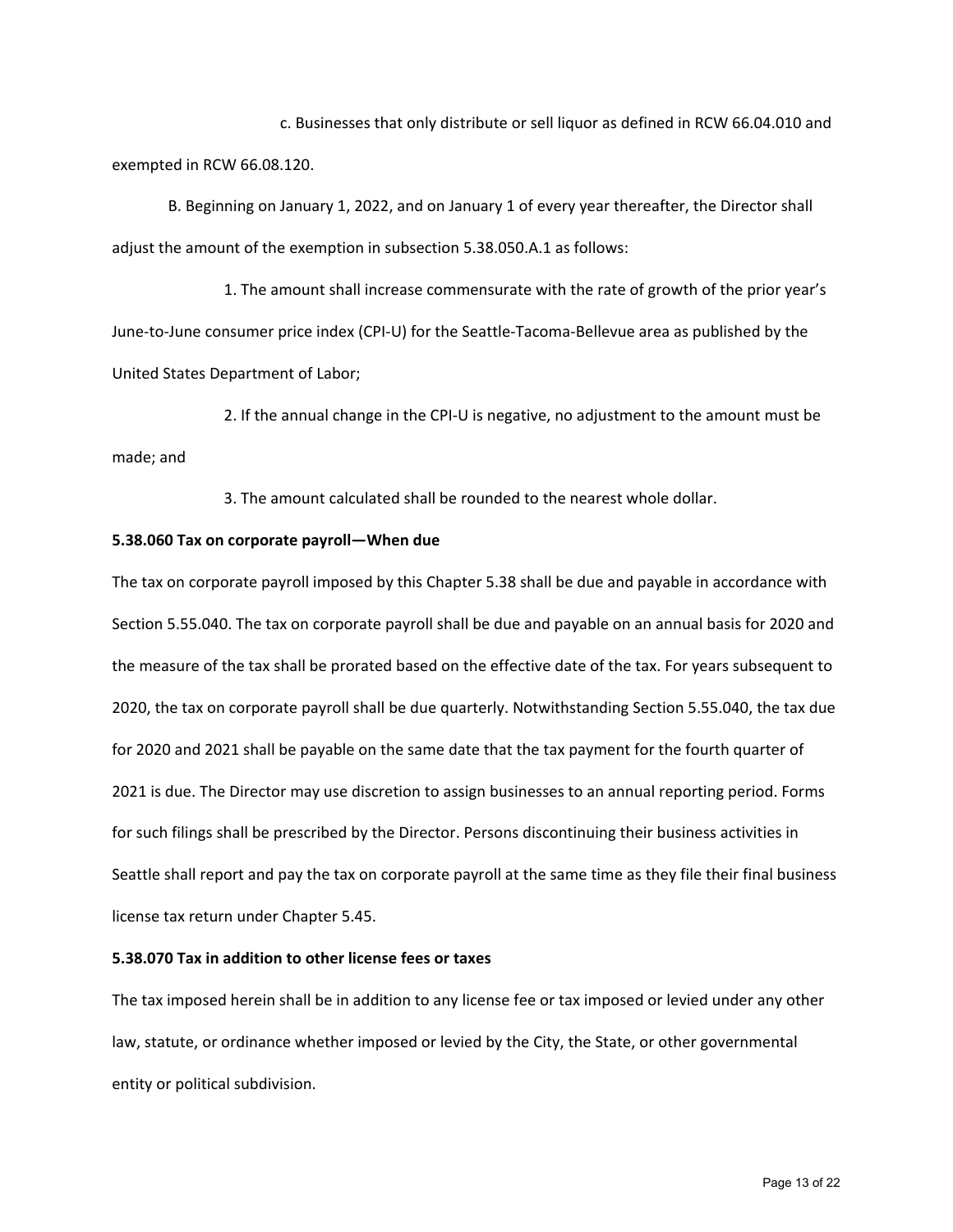### **5.38.080 Tax part of operating overhead**

It is not the intention of this Chapter 5.38 that the taxes herein levied upon persons engaging in business be construed as taxes upon the customers of such businesses, but that taxes shall be levied upon, and collectible from, the person engaging in the business activities herein designated and that such taxes or fees shall constitute a part of the operating overhead or cost of doing business of such persons.

#### **5.38.090 Rules and regulations**

The Director shall adopt, publish, and enforce rules and regulations not inconsistent with this Chapter 5.38 for the purpose of carrying out the provisions of this Chapter 5.38, including but not limited to rules to determine the payroll expense attributable to work performed and services rendered by employees in Seattle.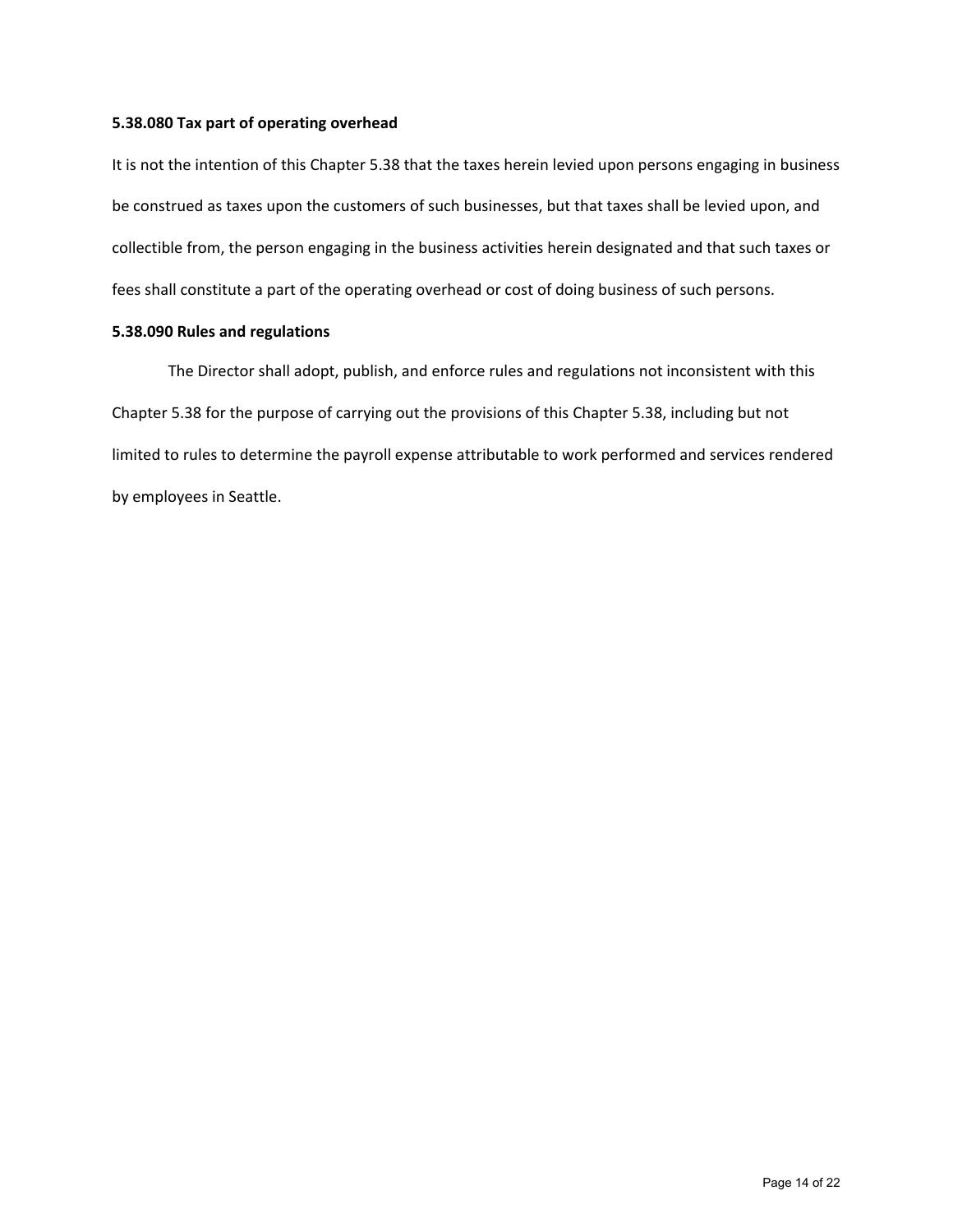Amendment 4 to CB 119772

V1

# **Amendment 4 to CB 119772:**

Sponsor: Councilmember Sawant

Meeting: Select Budget Committee

Date: June 5, 2020

Description:

This would amend CB 119772 to define two or more businesses informally organized as an integrated business enterprise as a single business for the purpose of calculating and measuring payroll expense against the payroll expense tax's \$7 million threshold.

Notes:

Double underlines indicate new language to be added.

Double strikethroughs indicate language proposed to be removed.

## **Amendments**

1. Amend Section 2 of Council Bill 119772, as follows:

Section 2. A new Chapter 5.38 is added to the Seattle Municipal Code as follows:

## **Chapter 5.38 TAX ON CORPORATE PAYROLL**

## **5.38.010 Administrative provisions**

All of the provisions contained in Chapter 5.55 shall have full force and application with respect to taxes

imposed under the provisions of this Chapter 5.38 except as may be expressly stated to the contrary

herein.

## **5.38.020 Definitions**

The definitions contained in Chapter 5.30 shall be fully applicable to this Chapter 5.38 except as may be

expressly stated to the contrary herein. The following additional definitions shall apply throughout this

Chapter 5.38: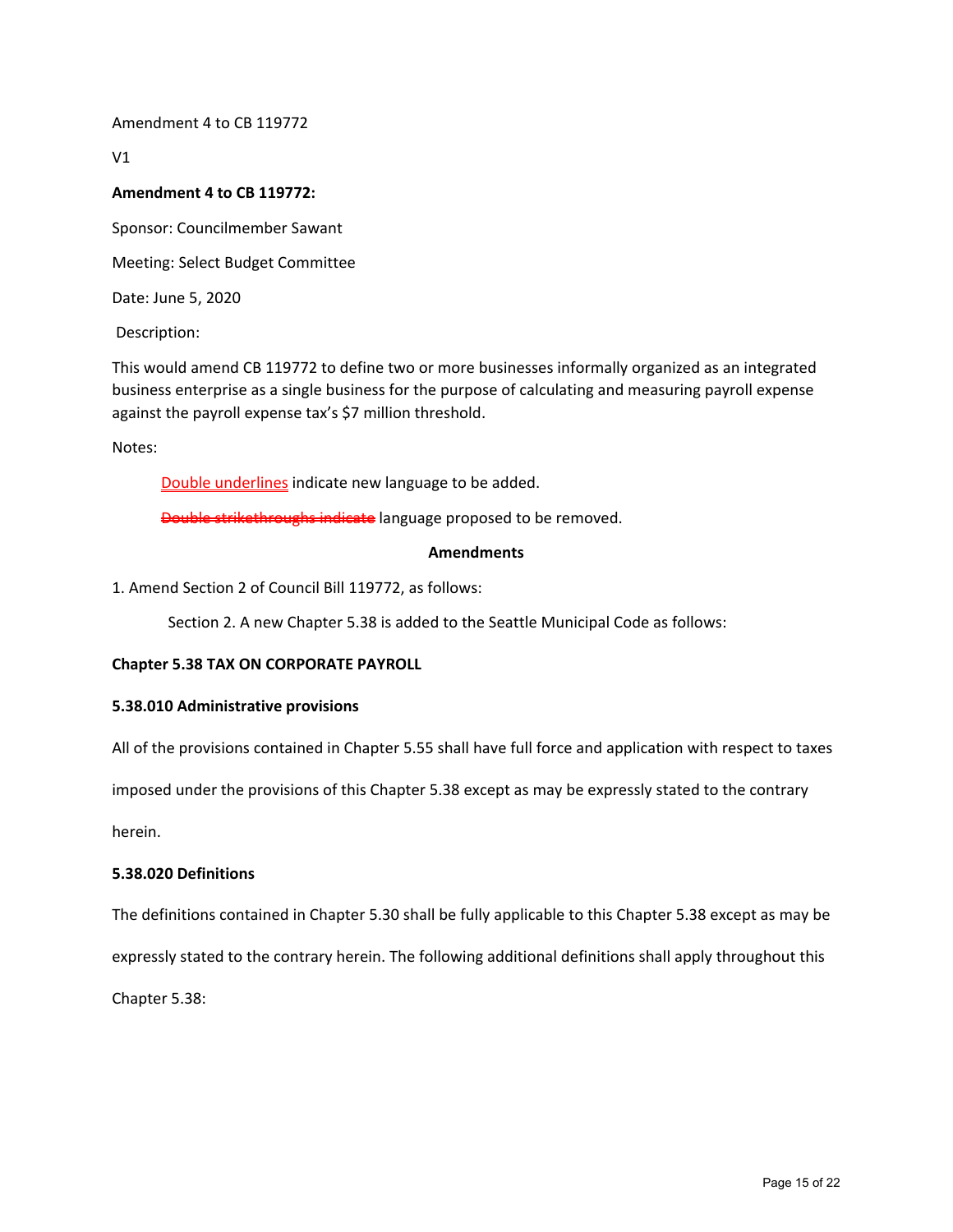"Business" has the same meaning as that term is defined in SMC 5.30.020. Depending on the context, "business" may also mean a person engaging in business in Seattle.

"Compensation" means remuneration as that term is defined in RCW 50A.05.010, net distributions, or incentive payments, including guaranteed payments, whether based on profit or otherwise, earned for services rendered or work performed, whether paid directly or through an agent, and whether in cash or in property or the right to receive property. "Compensation" does not include payments to an owner of a pass-through entity that are not earned for services rendered or work performed, such as return of capital, investment income, or other income from passive activities.

"Employee" means any individual who performs work, labor, or personal services of any nature for compensation paid by a business. For purposes of this Chapter 5.38, the term "employee":

1. Includes individuals who are members of limited liability companies, members of professional limited liability companies, partners, other owners of pass-through entities, and sole proprietors; and

2. Includes individuals who would be considered to be independent contractors for purposes of the business license tax under subsection 5.45.090.S.

"Grocery business" means:

1. A business whose primary business is making retail sales of food and food ingredients to consumers that are exempt from the retail sales tax under RCW 82.08.0293; and

2. A business whose primary business is making wholesale sales of food and food ingredients that will be exempt from the retail sales tax under RCW 82.08.0293 when resold by the purchaser.

For subsections (1) and (2) of this definition, "primary business" means that 75 percent of the gross income of the business for purposes of calculating the business license tax under Chapter 5.45 is attributable to that business activity.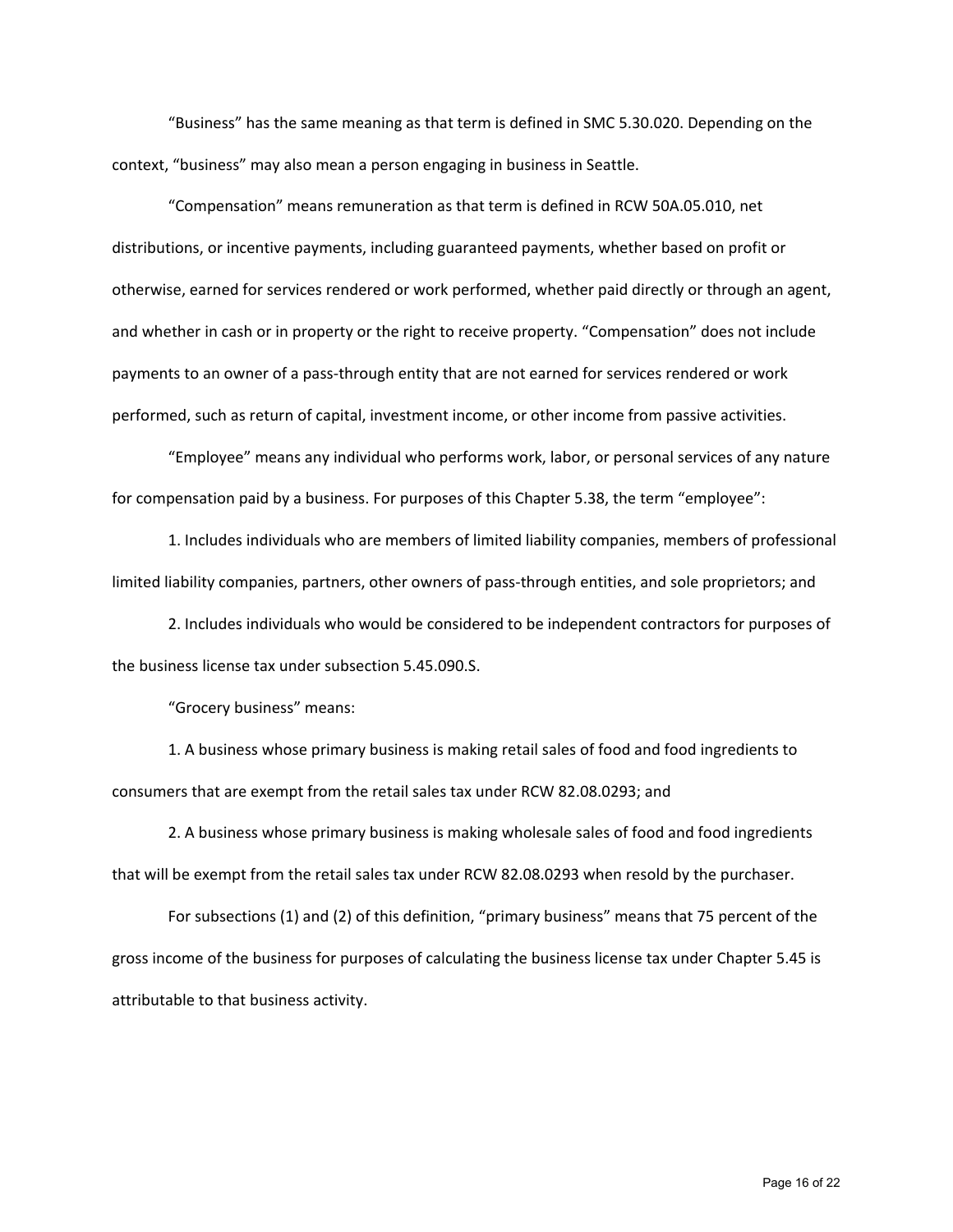"Integrated business enterprise" means separate business entities that are organized so that a separate business entity controls the operation of one or more other business entities. The factors to

consider to determine control include, but are not limited to:

1. Degree of interrelation between the operations of multiple entities;

2. Degree to which the entities share common management;

3. Centralized control of labor relations; and

4. Degree of common ownership or financial control over the entities.

All business organized into an integrated business enterprise are considered "members" of that integrated business enterprise.

"Local government entity" has the same meaning as that term is defined in RCW 4.96.010.

"Net distribution" means the draws from net income by any owner of a pass-through entity. Taxable distributions are limited by the amount of draws or net income for that owner, whichever is less. If the owner's draw exceeds that individual's net profit, the excess draw is a return of capital. A return of capital is not taxable because it is a liquidation of an owner's assets.

"Pass-through entity" includes a trust, partnership, corporation described in Subchapter S of the Internal Revenue Code of 1986, as amended, limited liability company, limited liability partnership, professional corporation, and any other person or entity which is not subject to the income tax imposed by Subtitle A, Chapter 1 of the Internal Revenue Code of 1986, as amended, or which is allowed a deduction in computing such tax for distributions to the owners or beneficiaries of such person or entity.

"Payroll expense" means the compensation paid in Seattle to employees. Compensation is paid in Seattle to an employee if:

1. The employee is primarily assigned within Seattle;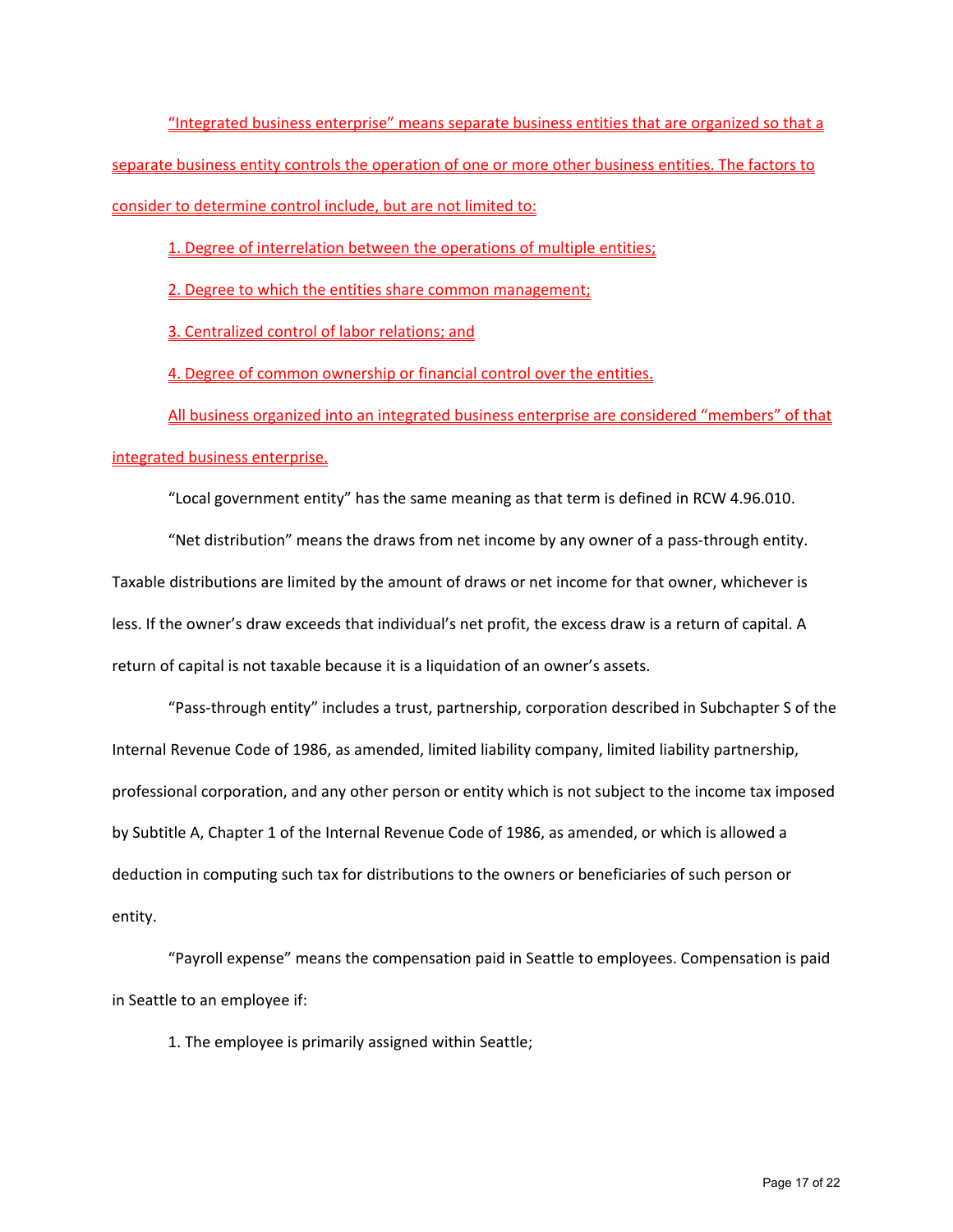2. The employee is not primarily assigned to any place of business for the tax period and the employee performs 50 percent or more of the employee's service for the tax period in Seattle; or

3. The employee is not primarily assigned to any place of business for the tax period, the employee does not perform 50 percent or more of the employee's service in any one city, and the employee resides in Seattle.

"Primarily assigned" means the business location of the taxpayer where the employee performs the employee's duties.

"Remuneration" has the same meaning as that term is defined in RCW 50A.05.010.

"Tax on corporate payroll" means the payroll expense tax imposed by this Chapter 5.38.

"Taxable integrated business enterprise" means an integrated business enterprise whose members have a combined having payroll expense, as defined under subsection 5.38.020, of more than \$7,000,000 in the most recent complete calendar year.

"Taxpayer" means any person who engages in any business in Seattle or who performs any act for which a tax is imposed under this Chapter 5.38.

## **5.38.030 Tax imposed—Rate**

A. A tax on corporate payroll is hereby levied upon and shall be collected from every person engaging in business within Seattle.

B. The amount of the tax on corporate payroll due shall be the payroll expense of the business for the tax period, subject to any deductions authorized under this Chapter 5.38, and multiplied by a rate of 1.30 percent.

C. The tax imposed by this Chapter 5.38 is levied on businesses. A business may not make any deductions from employees' compensation to pay for this tax.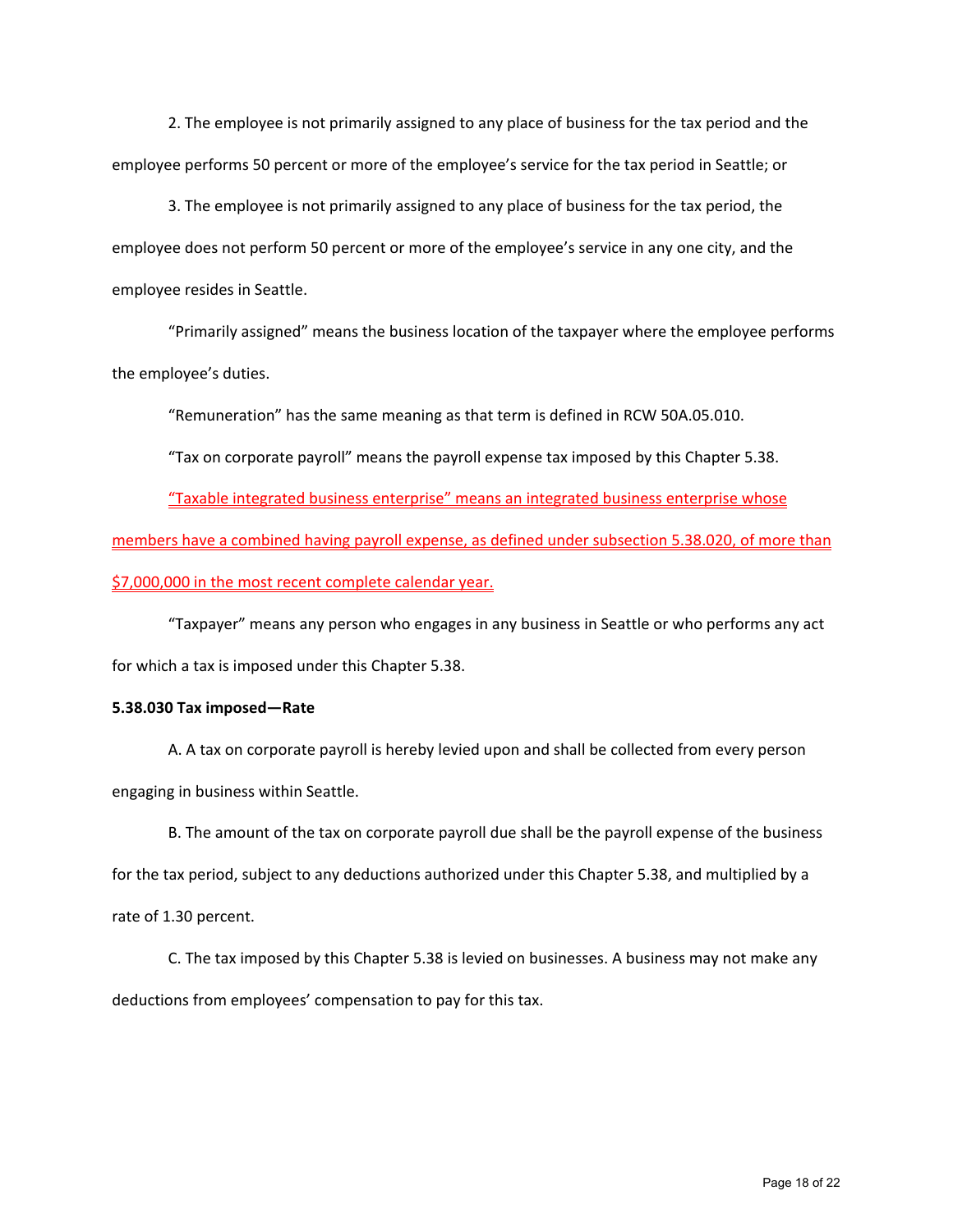#### **5.38.040 Allocation and apportionment**

A. The Director may adopt procedures to allow taxpayers who have payroll expenses consisting of work done and services provided within and outside Seattle to use a representative test period or conduct a survey based on factual data to arrive at a formula with which to calculate the percentage of payroll expense attributable to Seattle. Any formula so established will be subject to review and correction by the Director.

B. If the payroll expense as defined in Section 5.38.020 does not fairly represent the extent of the compensation paid by the taxpayer to its employees that is attributable to work performed or services rendered in Seattle, the taxpayer may petition the Director for, or the Director may require, the employment of another method to effectuate an equitable allocation and apportionment.

C. Nothing in this Chapter 5.38 shall be construed as requiring the payment of any tax for engaging in business when such payment would be in violation of the Constitution or a statute of the United States or of the Constitution or a statute of the State of Washington. Notwithstanding anything to the contrary herein, if imposition of the City's tax would place an undue burden upon interstate commerce or violate other constitutional requirements, a taxpayer shall be allowed a credit to the extent necessary to preserve the validity of the City's tax, and still apply the City's tax to as much of the taxpayer's activities as may be subject to the City's taxing authority.

D. Businesses engaging temporary or contracted employees shall report and pay the tax on the payroll expense of such temporary or contracted employees, whether or not they are from an employment agency.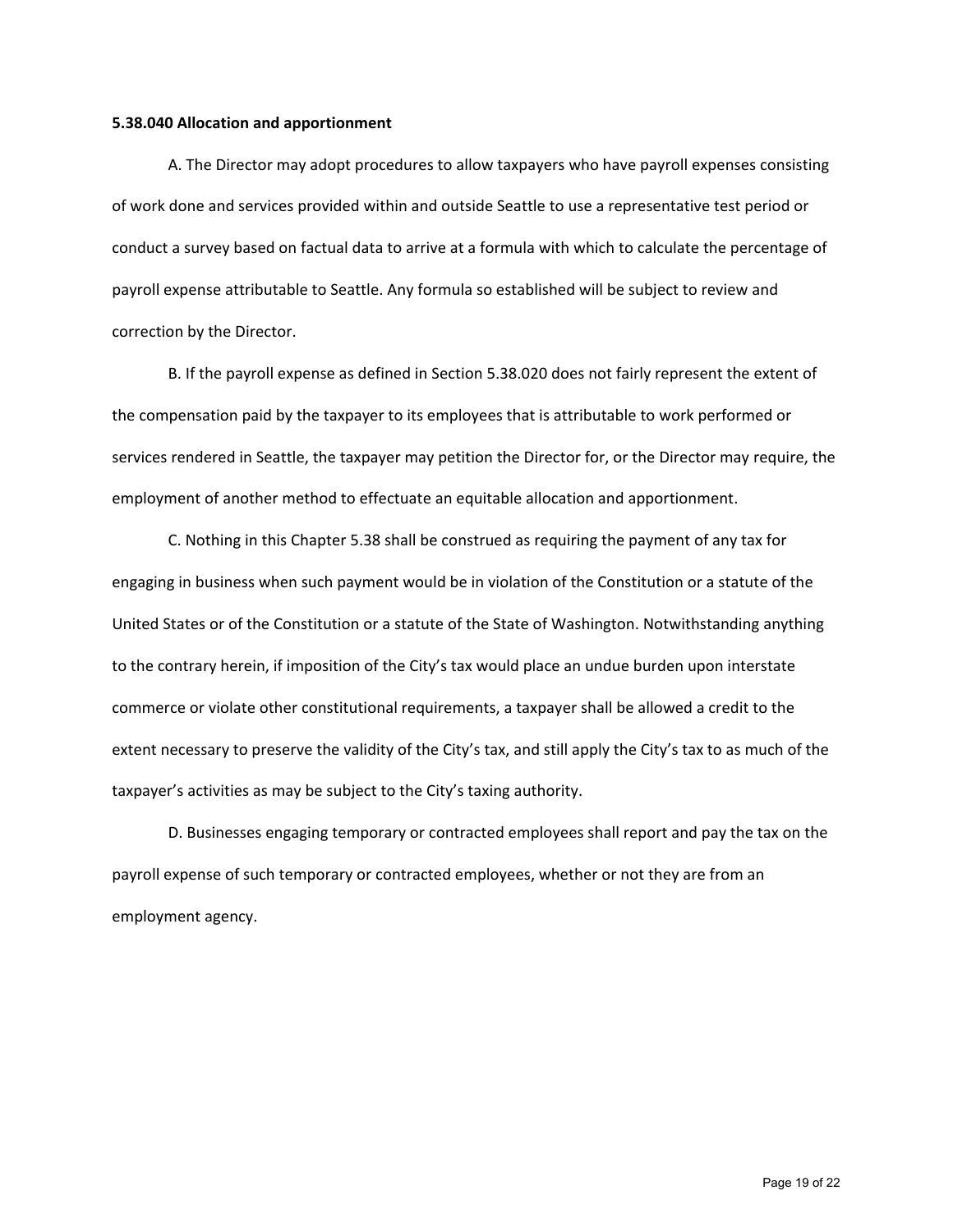#### **5.38.050 Exemptions from the tax on corporate payroll**

A. The following are exempt from the tax on corporate payroll:

1. Any business, except members of a taxable integrated business enterprise, having payroll expense, as defined under subsection 5.38.020, of \$7,000,000 or less in the most recent complete calendar year.

2. Any business engaged in business in Seattle as a grocery business.

3. Any business having a formally recognized exemption from income tax pursuant to Sections 501(c), 501(d), or 401(a) of the Internal Revenue Code of 1986, as amended, as qualified by Sections 502, 503, and 504 of the Internal Revenue Code of 1986, as amended.

4. Any individual who is an independent contractor for purposes of the business license tax under Section 5.45.090.S and whose compensation is included in the payroll expense of another business subject to the tax imposed by Section 5.38.030.

5. Businesses that are preempted from taxation by cities pursuant to federal or state statutes or regulations, including, but not limited to, the following:

a. Insurance businesses and their agents as defined by RCW 48.01.050 and 48.17.010, respectively, and whose total revenue is exempt from the business license tax per Chapter 5.45.

b. Businesses that only sell, manufacture, or distribute motor vehicle fuel as defined in RCW 82.38.020 and exempted under RCW 82.38.080.

c. Businesses that only distribute or sell liquor as defined in RCW 66.04.010 and exempted in RCW 66.08.120.

B. Beginning on January 1, 2022, and on January 1 of every year thereafter, the Director shall adjust the amount of the exemption in subsection 5.38.050.A.1 as follows: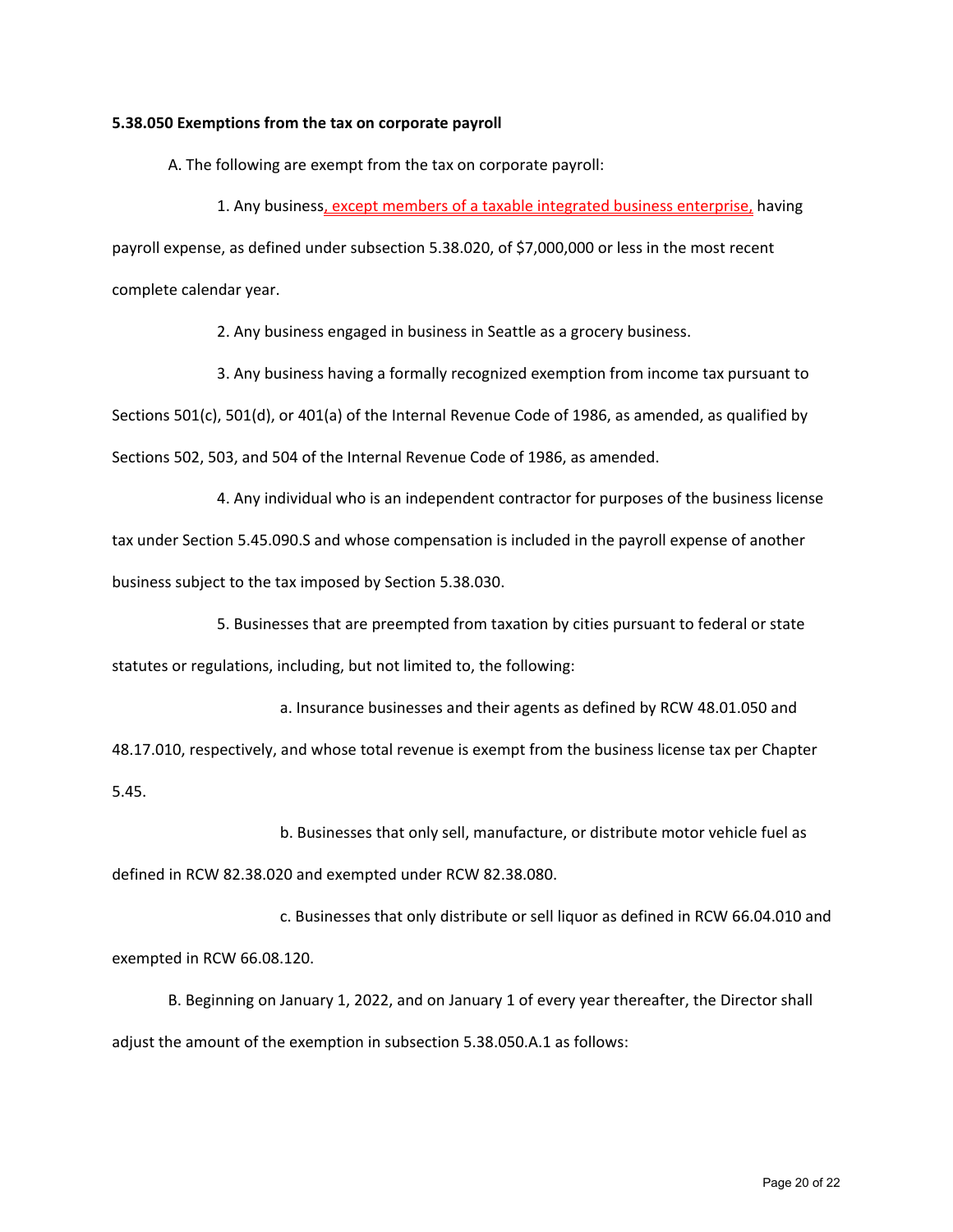1. The amount shall increase commensurate with the rate of growth of the prior year's June-to-June consumer price index (CPI-U) for the Seattle-Tacoma-Bellevue area as published by the United States Department of Labor;

2. If the annual change in the CPI-U is negative, no adjustment to the amount must be made; and

3. The amount calculated shall be rounded to the nearest whole dollar.

#### **5.38.060 Tax on corporate payroll—When due**

The tax on corporate payroll imposed by this Chapter 5.38 shall be due and payable in accordance with Section 5.55.040. The tax on corporate payroll shall be due and payable on an annual basis for 2020 and the measure of the tax shall be prorated based on the effective date of the tax. For years subsequent to 2020, the tax on corporate payroll shall be due quarterly. Notwithstanding Section 5.55.040, the tax due for 2020 and 2021 shall be payable on the same date that the tax payment for the fourth quarter of 2021 is due. The Director may use discretion to assign businesses to an annual reporting period. Forms for such filings shall be prescribed by the Director. Persons discontinuing their business activities in Seattle shall report and pay the tax on corporate payroll at the same time as they file their final business license tax return under Chapter 5.45.

## **5.38.070 Tax in addition to other license fees or taxes**

The tax imposed herein shall be in addition to any license fee or tax imposed or levied under any other law, statute, or ordinance whether imposed or levied by the City, the State, or other governmental entity or political subdivision.

### **5.38.080 Tax part of operating overhead**

It is not the intention of this Chapter 5.38 that the taxes herein levied upon persons engaging in business be construed as taxes upon the customers of such businesses, but that taxes shall be levied upon, and